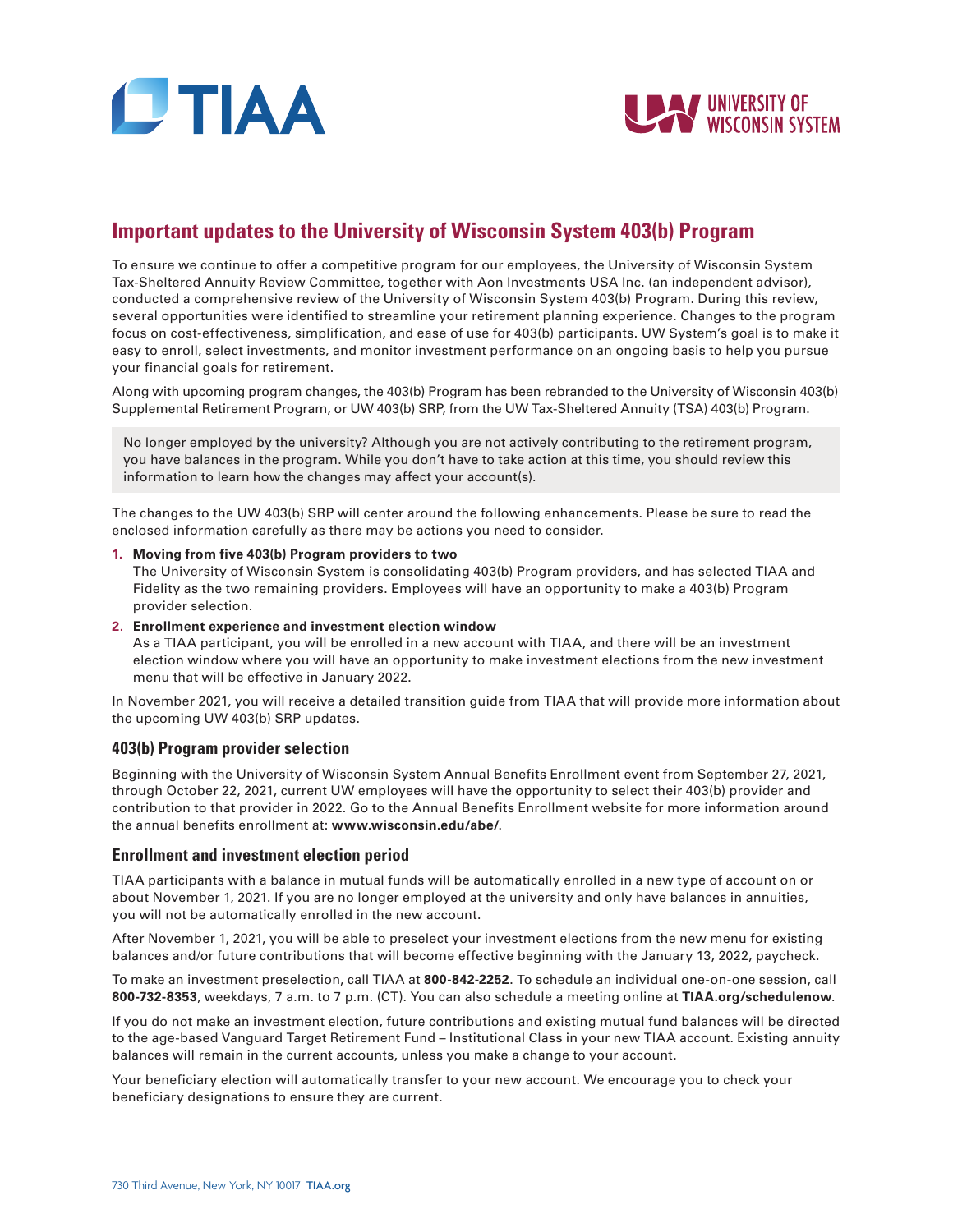## **New investment menu**

The University of Wisconsin System carefully selected a range of investments. New options include a self-directed brokerage account, providing access to additional investment choices and transfers.

| <b>Investment options</b>                                        | <b>Ticker</b> |
|------------------------------------------------------------------|---------------|
| <b>Baird Core Plus Bond Institutional</b>                        | <b>BCOIX</b>  |
| <b>Boston Trust SMID Cap</b>                                     | <b>BTSMX</b>  |
| Dodge & Cox Stock                                                | <b>DODGX</b>  |
| Goldman Sachs GQG Partners International Opportunities Fund R6   | GSIYX         |
| Principal Real Estate Securities Fund R6                         | <b>PFRSX</b>  |
| T. Rowe Price Large-Cap Growth I                                 | <b>TRLGX</b>  |
| TIAA Traditional (guaranteed annuity) <sup>1</sup>               | N/A           |
| Vanguard 500 Index Admiral                                       | <b>VFIAX</b>  |
| Vanguard Developed Markets Index Admiral                         | <b>VTMGX</b>  |
| Vanguard Emerging Markets Stock Index Admiral                    | <b>VEMAX</b>  |
| Vanguard Extended Market Index Fund Admiral                      | <b>VEXAX</b>  |
| Vanguard Federal Money Market Investor <sup>2</sup>              | <b>VMFXX</b>  |
| Vanguard FTSE Social Index Admiral                               | <b>VFTAX</b>  |
| Vanguard Short-Term Inflation-Protected Securities Index Admiral | <b>VTAPX</b>  |
| Vanguard Target Retirement Income - Institutional Class          | <b>VITRX</b>  |
| Vanguard Target Retirement 2015 - Institutional Class            | <b>VITVX</b>  |
| Vanguard Target Retirement 2020 - Institutional Class            | <b>VITWX</b>  |
| Vanguard Target Retirement 2025 - Institutional Class            | <b>VRIVX</b>  |
| Vanguard Target Retirement 2030 - Institutional Class            | <b>VTTWX</b>  |
| Vanguard Target Retirement 2035 - Institutional Class            | <b>VITFX</b>  |
| Vanguard Target Retirement 2040 - Institutional Class            | <b>VIRSX</b>  |
| Vanguard Target Retirement 2045 - Institutional Class            | <b>VITLX</b>  |
| Vanguard Target Retirement 2050 - Institutional Class            | <b>VTRLX</b>  |
| Vanguard Target Retirement 2055 - Institutional Class            | <b>VIVLX</b>  |
| Vanguard Target Retirement 2060 - Institutional Class            | <b>VILVX</b>  |
| Vanguard Target Retirement 2065 - Institutional Class            | <b>VSXFX</b>  |
| Vanguard Total Bond Market Index Admiral                         | <b>VBTLX</b>  |
| Vanguard Total International Stock Index Admiral                 | <b>VTIAX</b>  |
| Vanguard Total Stock Market Index Admiral                        | <b>VTSAX</b>  |

# **TIAA Brokerage3**

TIAA Brokerage lets you allocate a portion of your assets to a wide range of mutual funds beyond those in the core investment menu. This includes thousands of funds from well-known mutual fund families. If you choose to open a self-directed brokerage account, keep in mind that the university neither selects nor monitors investment funds available through self-directed brokerage accounts, and TIAA doesn't offer investment advice for balances in these accounts. To learn more, call TIAA at **800-927-3059**, weekdays, 7 a.m. to 6 p.m. (CT).

## **Default investment option: Vanguard Target Retirement Fund – Institutional Class**

If you are currently contributing and do not make an investment election during the open election period, your existing mutual fund assets and future contributions will be directed to the program's new default investment option, the agebased Vanguard Target Retirement Fund – Institutional Class. You can make changes to your elections at any time.

Please note that the target-date fund is selected for you based on your projected retirement date (assuming a retirement age of 65). Locate your birth year in the table below to learn how your future contributions will be applied.

| <b>Default investment option</b>                        | <b>Ticker</b> | <b>Birth years</b> |
|---------------------------------------------------------|---------------|--------------------|
| Vanguard Target Retirement Income - Institutional Class | <b>VITRX</b>  | Prior to 1948      |
| Vanguard Target Retirement 2015 - Institutional Class   | <b>VITVX</b>  | $1948 - 1952$      |
| Vanguard Target Retirement 2020 - Institutional Class   | <b>VITWX</b>  | $1953 - 1957$      |
| Vanguard Target Retirement 2025 - Institutional Class   | <b>VRIVX</b>  | $1958 - 1962$      |
| Vanguard Target Retirement 2030 - Institutional Class   | <b>VTTWX</b>  | $1963 - 1967$      |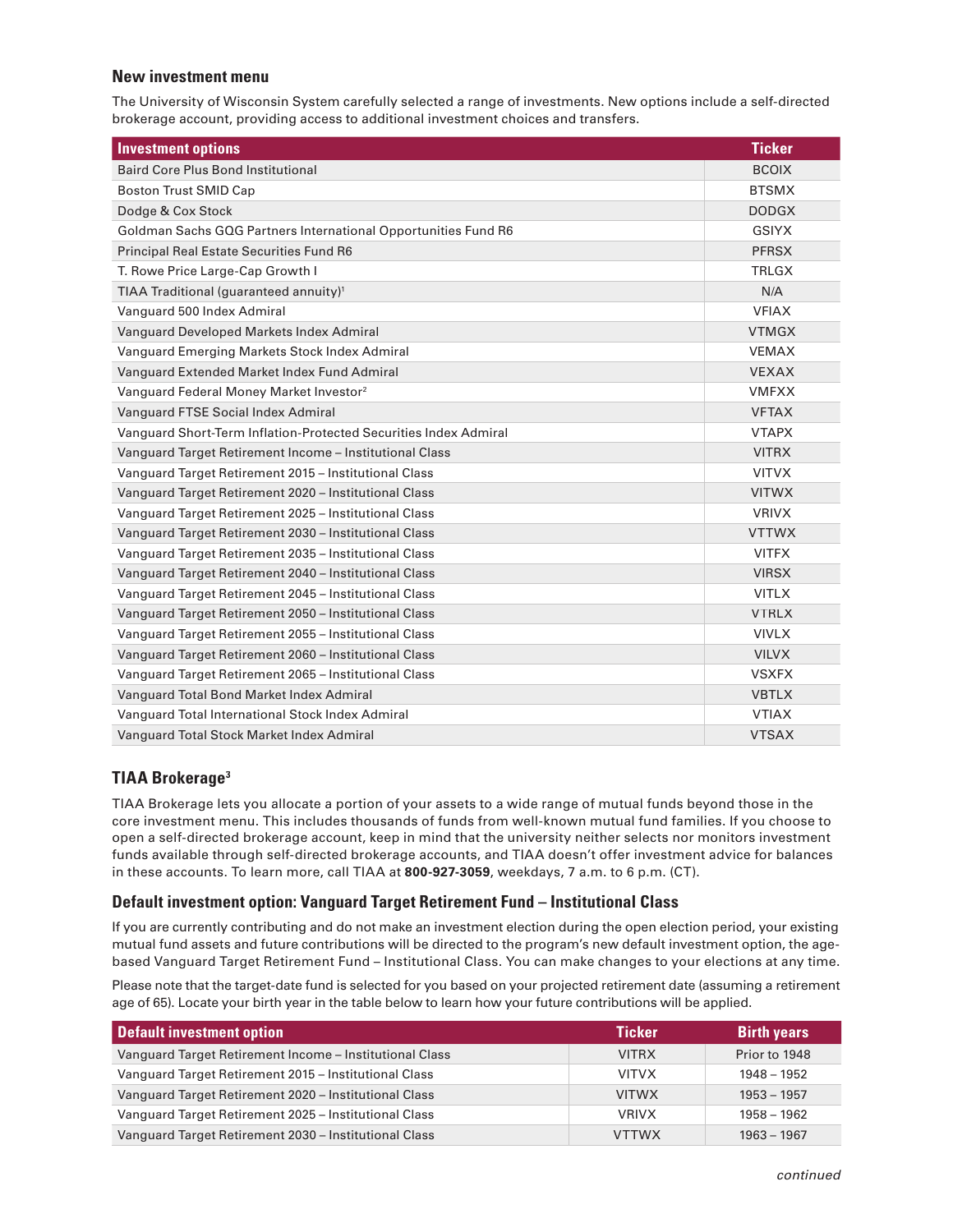| <b>Default investment option</b>                      | <b>Ticker</b> | <b>Birth years</b> |
|-------------------------------------------------------|---------------|--------------------|
| Vanguard Target Retirement 2035 - Institutional Class | <b>VITFX</b>  | $1968 - 1972$      |
| Vanguard Target Retirement 2040 - Institutional Class | <b>VIRSX</b>  | $1973 - 1977$      |
| Vanguard Target Retirement 2045 - Institutional Class | <b>VITLX</b>  | 1978 - 1982        |
| Vanguard Target Retirement 2050 - Institutional Class | <b>VTRLX</b>  | $1983 - 1987$      |
| Vanguard Target Retirement 2055 - Institutional Class | <b>VIVLX</b>  | 1988 - 1992        |
| Vanguard Target Retirement 2060 - Institutional Class | <b>VILVX</b>  | $1993 - 1997$      |
| Vanguard Target Retirement 2065 - Institutional Class | <b>VSXFX</b>  | 1998 to present    |

## **What are target-date funds?**

A target-date fund is a "fund of funds," primarily invested in shares of other mutual funds. The fund's investments are adjusted gradually from more aggressive to more conservative as the target retirement date approaches. The principal value of a target-date fund isn't guaranteed at any time, including at the target date, and will fluctuate with market changes. Target-date funds share the risks associated with the types of securities held by each of the underlying funds in which they invest. The target date represents an approximate date when investors may plan to begin withdrawing from the fund. However, you are not required to withdraw the funds at the target date. In addition to the fees and expenses associated with the target-date funds, there is exposure to the fees and expenses associated with the underlying mutual funds, as well.

## **About the Retirement Choice Plus (RCP) account**

Participants with a balance in mutual funds who will be enrolled in the new account type, on or about November 1, 2021, will receive an enrollment confirmation with additional information about their new account from TIAA.

There are a number of differences between the Supplemental Retirement Annuity (SRA) and Group Supplemental Retirement Annuity (GSRA) accounts and the new Retirement Choice Plus (RCP) account. Most of the differences apply to the TIAA Traditional Annuity and are highlighted below. If you're thinking about transferring some or all of your account balances to your new account, make sure you understand the differences before you initiate a transfer.

- Existing assets in the SRA and GSRA will remain in these accounts. New contributions, rollovers and external transfers that you make on or after January 3, 2022, will be directed to the new account.
- Under the Retirement Choice Plus (RCP) account, TIAA Traditional has a guaranteed rate that is between 1% and 3%, determined annually, which may be lower than the guaranteed rate in your current account. 1 The adjustable guaranteed rate in the new account allows TIAA to be more responsive to the prevailing interest rate environment and provides the potential for higher credited rates through the crediting of additional amounts. 4
- W When TIAA Traditional balances are transferred out of an existing account, you risk giving up a favorable crediting rate(s) on older contributions. 5
- If you have any recurring transfers or rollovers in your current accounts, you will need to provide updated investment instructions. If you do not provide instructions, future transfers or rollovers may be automatically redirected to your new account and the default investment option for the program. Please call TIAA at **800-842-2252** to provide updated instructions or to learn more.
- **Moving money from an existing account to a new account is a permanent decision. Money cannot be moved back into a legacy account.**

If you have a Retirement Annuity (RA) account, you will receive a separate notice from TIAA.

If you are not currently contributing to the program and would like to transfer existing balances in your existing accounts, please call TIAA at **800-842-2252** to enroll in a new account.5

Detailed information regarding the differences in old and new accounts can be found at **TIAA.org/comparison**.

# **Have questions?**

To learn more about the UW 403(b) Supplemental Retirement Program, go to **wisconsin.edu/tsa/**.

To learn more about the UW 403(b) SRP enhancements, go to **wisconsin.edu/ohrwd/benefits/tsa-changes/**.

## **Contact TIAA:**

#### **Online**

To learn more about the investment options, go to **TIAA.org**. You can then enter the name or ticker symbol of the investment options in the search field.

To learn more about your plan and to update your retirement portfolio online, log in to the secure website at **TIAA.org/uwsa**, where you can change the direction of future contributions, transfer existing assets and review your beneficiary election.